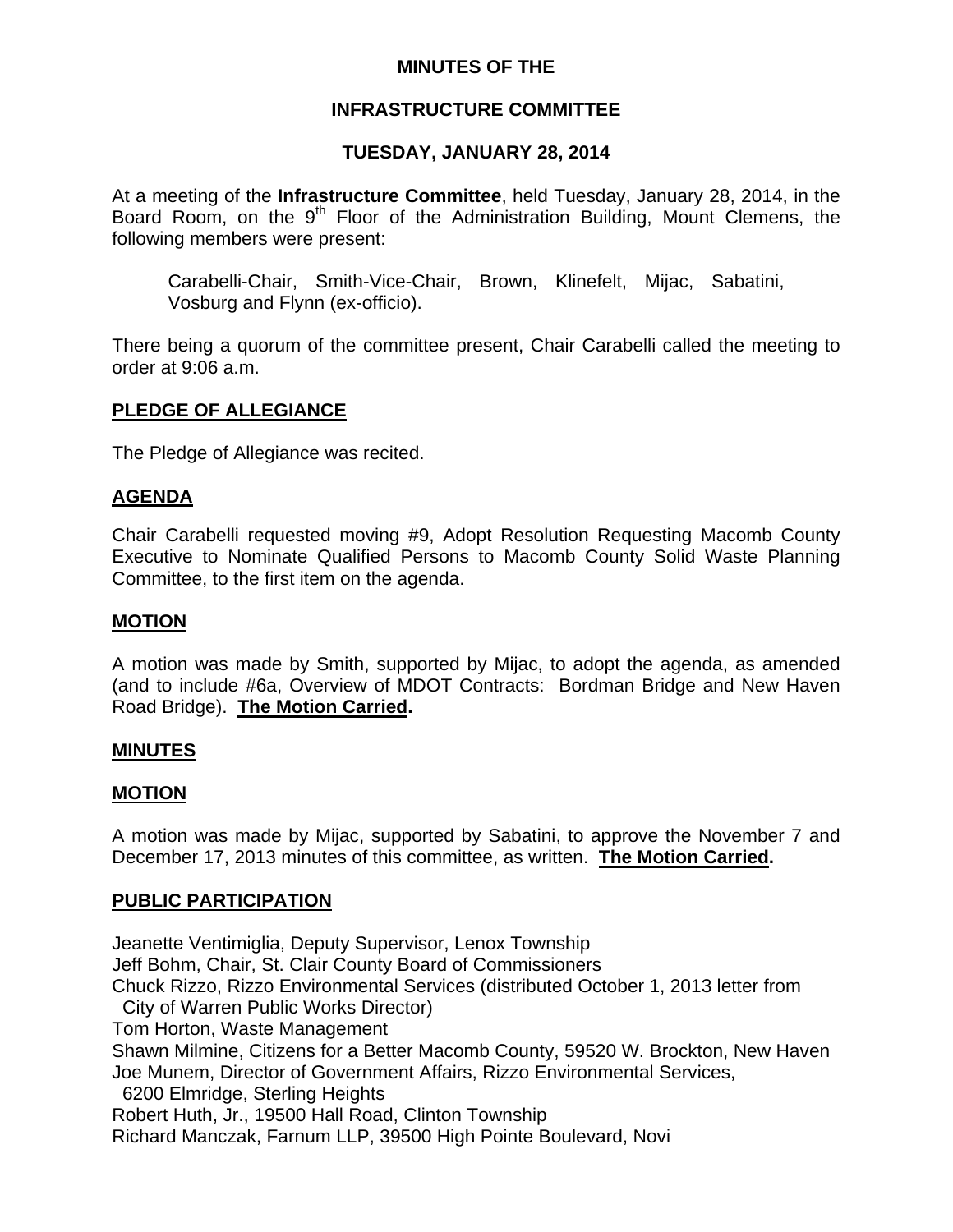# **ADOPT RESOLUTION REQUESTING MACOMB COUNTY EXECUTIVE TO NOMINATE QUALIFIED PERSONS TO MACOMB COUNTY SOLID WASTE PLANNING COMMITTEE**

# **COMMITTEE RECOMMENDATION – MOTION**

A motion was made by Brown, supported by Smith, to recommend that the Board of Commissioners adopt a resolution requesting the Macomb County Executive to nominate qualified persons to the Macomb County Solid Waste Planning Committee.

The following commissioners spoke: Brown and Smith.

Commissioner Klinefelt expressed her general support of the resolution as a whole, but did not feel the Board should be taking the position indicated in the fourth paragraph.

Commissioner Brown accepted a friendly amendment to delete the fourth pararaph. There were no objections.

The following commissioners spoke: Mijac, Vosburg, Sabatini, Flynn and Carabelli.

Chair Carabelli called for a vote on the motion and **The Motion Carried with Vosburg voting "No."** 

# **MICHIGAN DEPARTMENT OF TRANSPORTATION (MDOT) CONTRACT FOR HAGEN ROAD BRIDGE REPLACEMENT/DEPARTMENT OF ROADS**

Bob Hoepfner, Director of the Department of Roads, summarized the contract.

# **MOTION**

A motion was made by Sabatini, supported by Brown, to forward to the Finance Committee a recommendation to approve the contract between the Macomb County Department of Roads and the Michigan Department of Transportation for the Hagen Road Bridge Replacement Project scheduled for 2014. **The Motion Carried.** 

# **OVERVIEW OF MDOT CONTRACTS: BORDMAN BRIDGE AND NEW HAVEN ROAD BRIDGE**

Chair Carabelli said that while these contracts have yet to be submitted, it would be appreciated for a summary to be provided by Mr. Hoepfner so that once the contracts are received from the OCE, they can be waived directly to the Finance Committee to meet expected time frames.

Bob Hoepfner summarized the contracts.

The following commissioners spoke: Flynn and Carabelli.